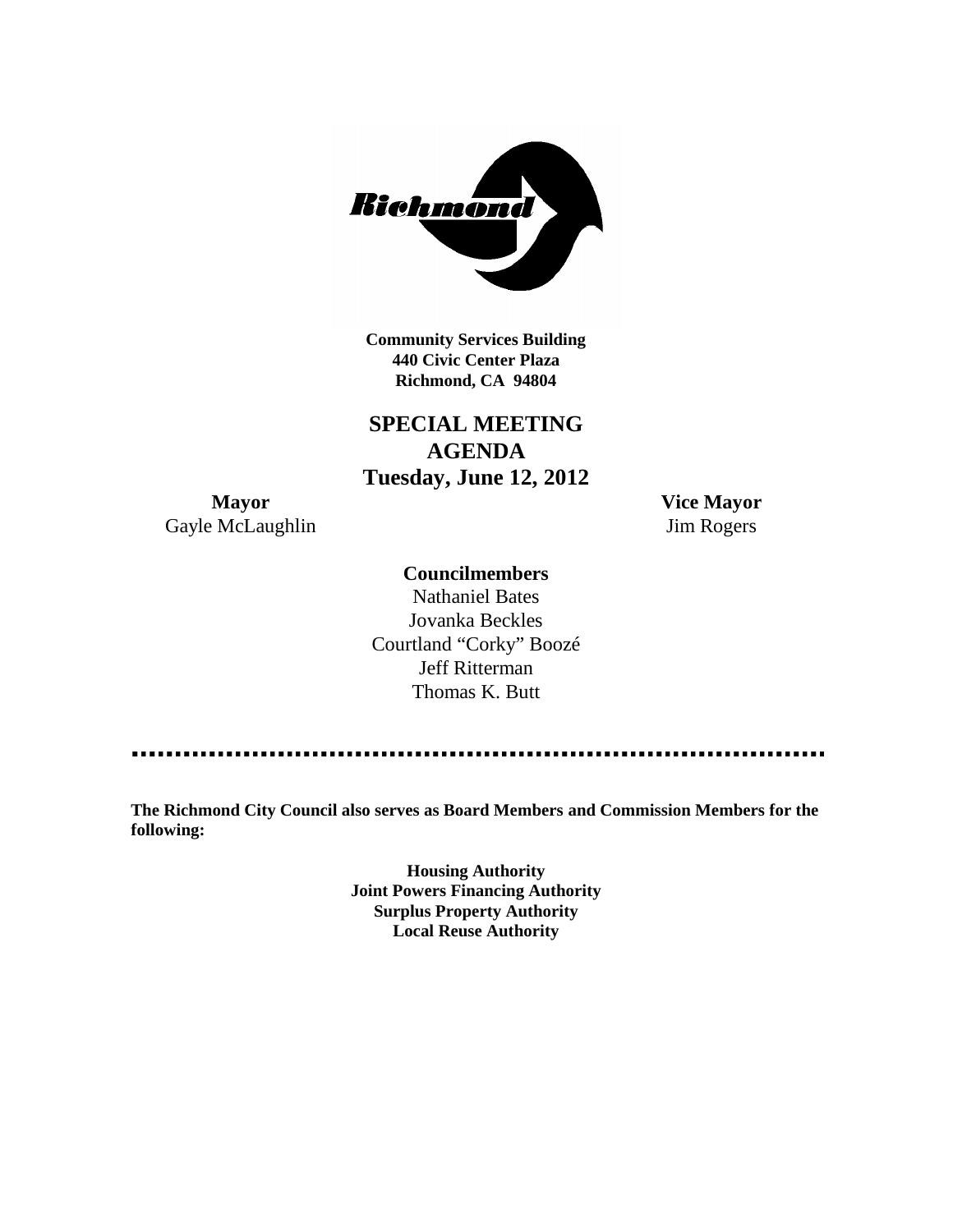# **MEETING PROCEDURES**

The City of Richmond encourages community participation at its City Council meetings and has established procedures that are intended to accommodate public input in a timely and time-sensitive way. As a courtesy to all members of the public who wish to participate in City Council meetings, please observe the following procedures:

**PUBLIC COMMENT ON AGENDA ITEMS:** Anyone who desires to address the City Council on items appearing on the agenda must complete and file a pink speaker's card with the City Clerk **prior** to the City Council's consideration of the item. Once the City Clerk has announced the item and discussion has commenced, no person shall be permitted to speak on the item other than those persons who have submitted their names to the City Clerk. Your name will be called when the item is announced for discussion. **Each speaker will be allowed TWO (2) MINUTES to address the City Council on NON-PUBLIC HEARING items listed on the agenda.**

## **SPEAKERS ARE REQUESTED TO OCCUPY THE RESERVED SEATS IN THE FRONT ROW BEHIND THE SPEAKER'S PODIUM AS THEIR NAME IS ANNOUNCED BY THE CITY CLERK.**

Any law enforcement officer on duty or whose service is commanded by the presiding officer shall be Sergeant-at-Arms of the Council meetings. He/she, or they, shall carry out all orders and instructions given by the presiding officer for the purpose of maintaining order and decorum at the Council meetings (City Council Rules of Procedure and Order Section III F, RMC Section 2.12.030).

**\*\*\*\*\*\*\*\*\*\*\*\*\*\*\*\*\*\*\*\*\*\*\*\*\*\*\*\*\*\*\*\*\*\*\*\*\*\*\*\*\*\*\*\*\*\*\*\*\*\*\*\*\*\*\*\*\*\***